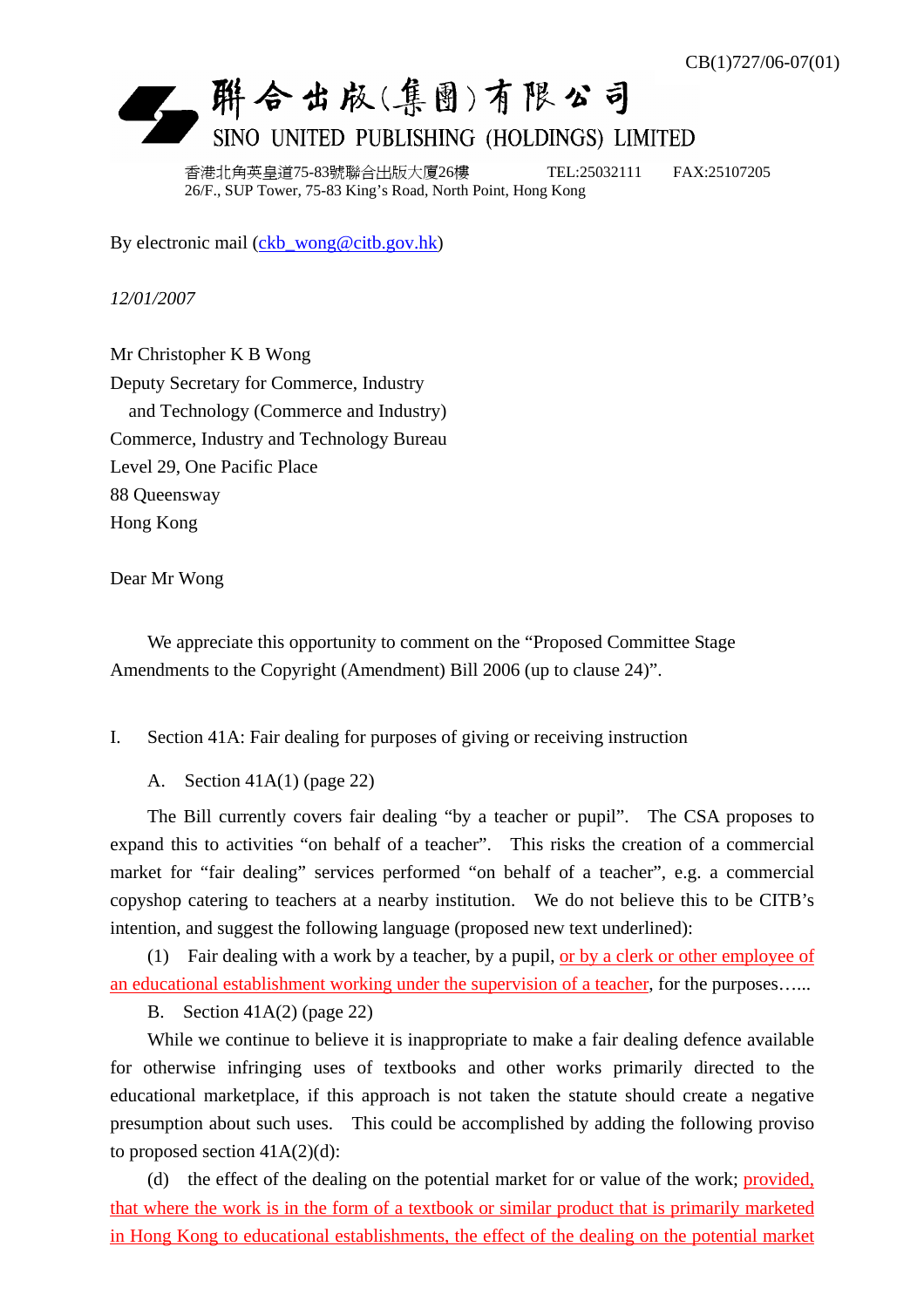## 一 群合出版(集團)有限公司 SINO UNITED PUBLISHING (HOLDINGS) LIMITED

香港北角英皇道75-83號聯合出版大廈26樓 TEL:25032111 FAX:25107205 26/F., SUP Tower, 75-83 King's Road, North Point, Hong Kong for or value of the work shall be presumed, unless it is proven to the contrary, to be significantly detrimental to such market or value.

C. Section 41A(4A) (pages 24-25)

 Any networked dissemination of copyright works should require the use of access controls in order to qualify as fair dealing (as the January 4 revisions to the document make clear), and use controls should also be required for tertiary institutions, which can be expected to be in a position to employ them. The following redlined text implements these recommendations.

 (4A) Where any dealing with a work involves the making available of copies of the work through a wire or wireless network wholly or partly controlled by an educational establishment –

(a) in the case of any educational establishment, if the educational

establishment fails to –

(i) adopt technological measures to restrict access to the copies

of the work through the network so that the copies of the

work are made available only to persons who need to use the

copies of the work for the purposes of giving or receiving

instruction in the specified course of study in question or for the purposes of maintaining or managing the network; or

(ii) ensure that the copies of the work are not stored in the

network for a period longer than is necessary for the

purposes of giving or receiving instruction in the specified

course of study in question or, in any event, for a period

 longer than the end of the academic year during which a copy of the work was first stored in the network the dealing is not fair dealing under subsection (1); or

 (b) in the case of an educational establishment that is a tertiary institution, if the educational establishment fails to adopt technological measures to restrict the downloading, printing,forwarding, or other subsequent use of the work beyond those uses necessary for giving or receiving instruction in the specified course of study in question or for the purposes of maintaining or managing the network, the dealing is not fair dealing under subsection (1); and

(c) if none of the conditions stated in subparagraphs (a) or (b) applies,

subsection (2) applies in determining whether the dealing is fair

dealing under subsection (1).

D. Relationship of fair dealing to section 45 exception

 We propose two options to ensure that the enactment of the educational fair dealing defence does not unnecessarily undermine existing section 45(2):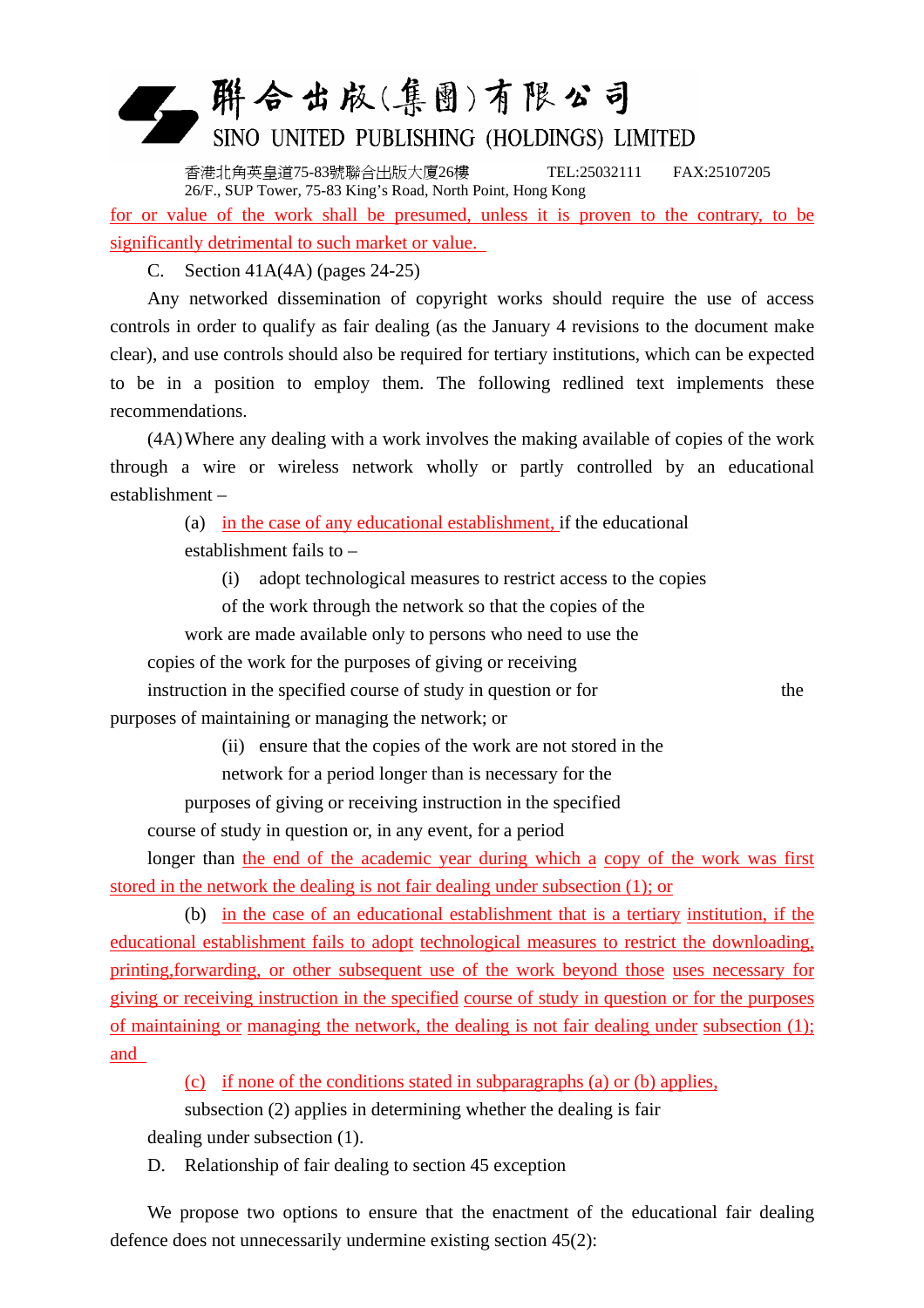

香港北角英皇道75-83號聯合出版大廈26樓 TEL:25032111 FAX:25107205 26/F., SUP Tower, 75-83 King's Road, North Point, Hong Kong

Redline to proposed section 41A(4B) (pages 25-26)

Option 1:

 (4B) Without affecting the generality of section 37(5), where any dealing with a work involves the making of reprographic copies, the fact that the making of the copies does not fall under section 45, for any reason other than the applicability of section  $45(2)$ , does not mean that it is not covered by this section, and subsection (2) applies in determining whether the dealing is fair dealing under subsection (1).

Option 2:

 (4B) Without affecting the generality of section 37(5), where any dealing with a work involves the making of reprographic copies, the fact that the making of the copies does not fall under section 45 does not mean that it is not covered by this section, and subsection (2) applies in determining whether the dealing is fair dealing under subsection (1), except that in a case to which section 45(2) applies, the effect of the dealing on the potential market for or value of the work shall be presumed, unless it is proven to the contrary, to be significantly detrimental to such market or value.

II. Section 54A: fair dealing for public administration (pages 28-29)

 The following amendments are proposed to carry out CITB's stated intent to avoid any adverse impact of the new defence on current or future licensing arrangements between publishers and governmental bodies:

 (2) In determining whether any dealing with a work is fair dealing under subsection (1), the court shall take into account all the circumstances of the case and, in particular –

(a) the purpose and nature of the dealing, including whether the dealing is

for a nonprofit-making purpose and whether the dealing is of a

commercial nature;

 (b) the nature of the work, including whether the work is primarily marketed in Hong Kong to the Government, the Executive council, the Judiciary or to District Councils;

> (c) the amount and substantiality of the portion dealt with in relation to the work as a whole; and

(d) the effect of the dealing on the potential market for or value of the

 work, including whether and to what extent licenses are available authorizing the dealing in question and the person making the dealing knew or ought to have been aware of that fact.

III. Section 119B (business end-user offence for copying or distributing copies of printed works)

A. Regular or frequent copying of multiple works (pages 44-45)

We understand that the goal of the changes to proposed section 119B(1)(a) and (b) is to clarify, as CITB has stated, that the offence should apply to one who "does the relevant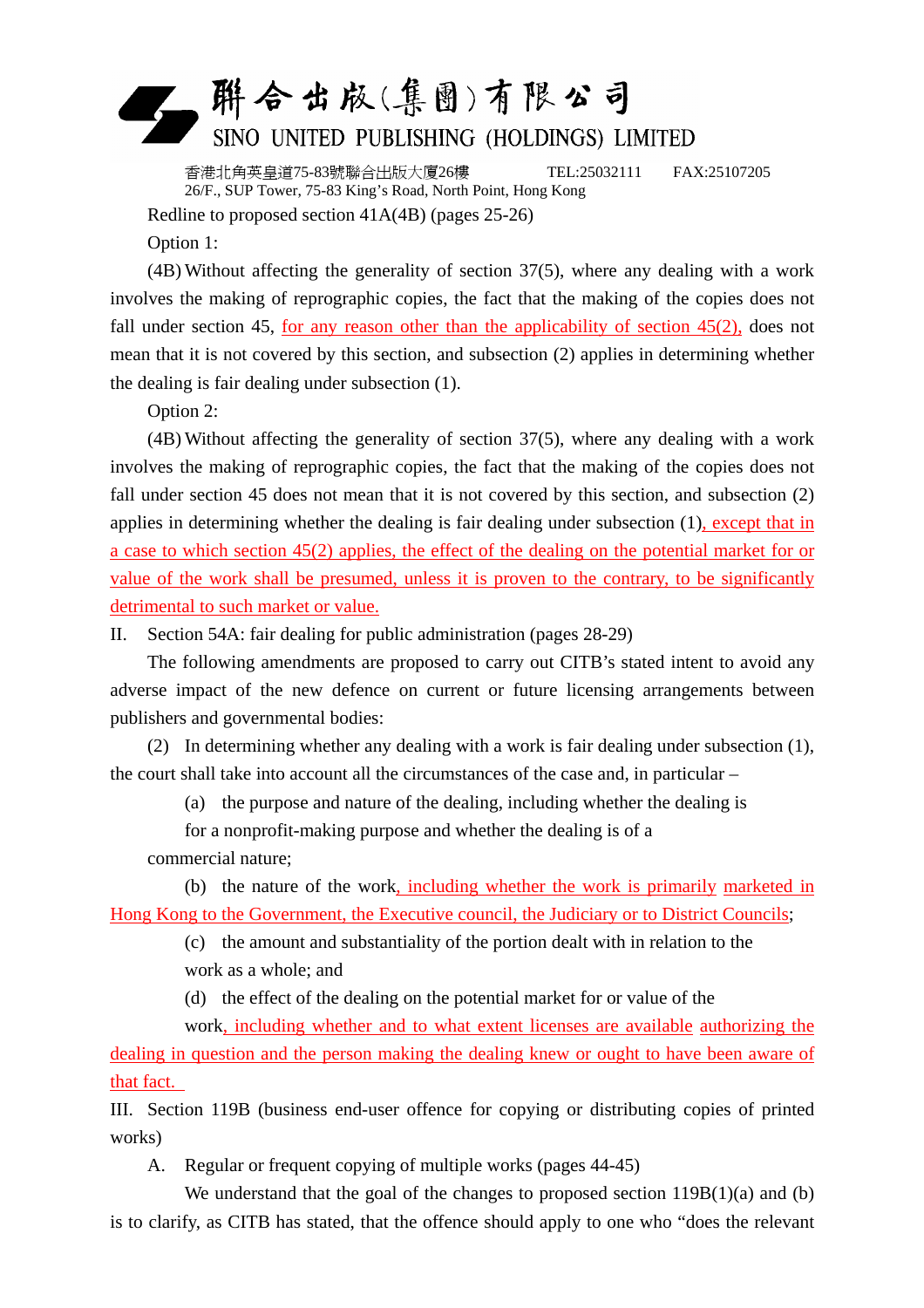## 聯合出版(集團)有限公司 SINO UNITED PUBLISHING (HOLDINGS) LIMITED

香港北角英皇道75-83號聯合出版大廈26樓 TEL:25032111 FAX:25107205 26/F., SUP Tower, 75-83 King's Road, North Point, Hong Kong

act, *whether or not in relation to the same copyright work,* on a regular or frequent basis". [Cite] In order to make this intention clearer, we suggest that the phrase "a copyright work" in these two paragraphs be changed to read "any copyright work".

B. Unrestricted network distribution (page 45)

 Proposed section 119B(5) continues to concern us because it seems to immunize from criminal liability the distribution via the Internet, for business purposes, of copyrighted material owned by our members. We understand that there might be two justifications for this provisions: first, that the situation it covers will be addressed by future amendments to the Ordinance; and second, that this behavior may in some cases already be covered by existing or revised offences involving distributing infringing copies (e.g., proposed section  $118(1)(e)$  or (g)). We do not believe that either justification is sufficient to justify inclusion of this potentially misleading provision; first, because a dangerous gap will be left during the time that future amendments are proposed, considered, enacted, and brought into force; and second, because the scope of the section 118(1) offences is sufficiently uncertain that criminal liability under proposed section 119B ought to be available. We urge that proposed section 119B(5) be stricken.

C. Defence of inability to obtain license, etc. (pages 49-50)

We continue to believe that criminal liability for business uses of copyrighted materials owned by its members should not be forfeited simply because a court later determines that the copyright owner failed to respond to a licensing request in a "timely" fashion, or because the licensing terms it offered to a user are later deemed not to be "commercially reasonable". However, if these defences are to be recognized, along with the proposed new defence that the copyright owner could not be identified or located, they should be based on proof of what occurred prior to the time of the infringement, not based on evidence that is manufactured afterwards. Furthermore, since the acts constituting an offence could involve several different copyright works, the defence should not be operative when it applies only to a few such works and the defendant "regularly or frequently" infringed other works in the manner denounced by the statute. Accordingly, we suggest that the chapeau to proposed section 119B(9) be changed to read, " It is a defence for the person charged with an offence under subsection (1) to prove that, prior to commencement of the activities giving rise to the offence with respect to a particular copyright work", and that the following language be added at the end of this subsection: "but only to the extent that, considered without regard to that particular copyright work, his acts described in subsection  $(1)(a)$  or  $(1)(b)$  with respect to all other copyright works in question are neither regular nor frequent".

Thank you for considering our views.